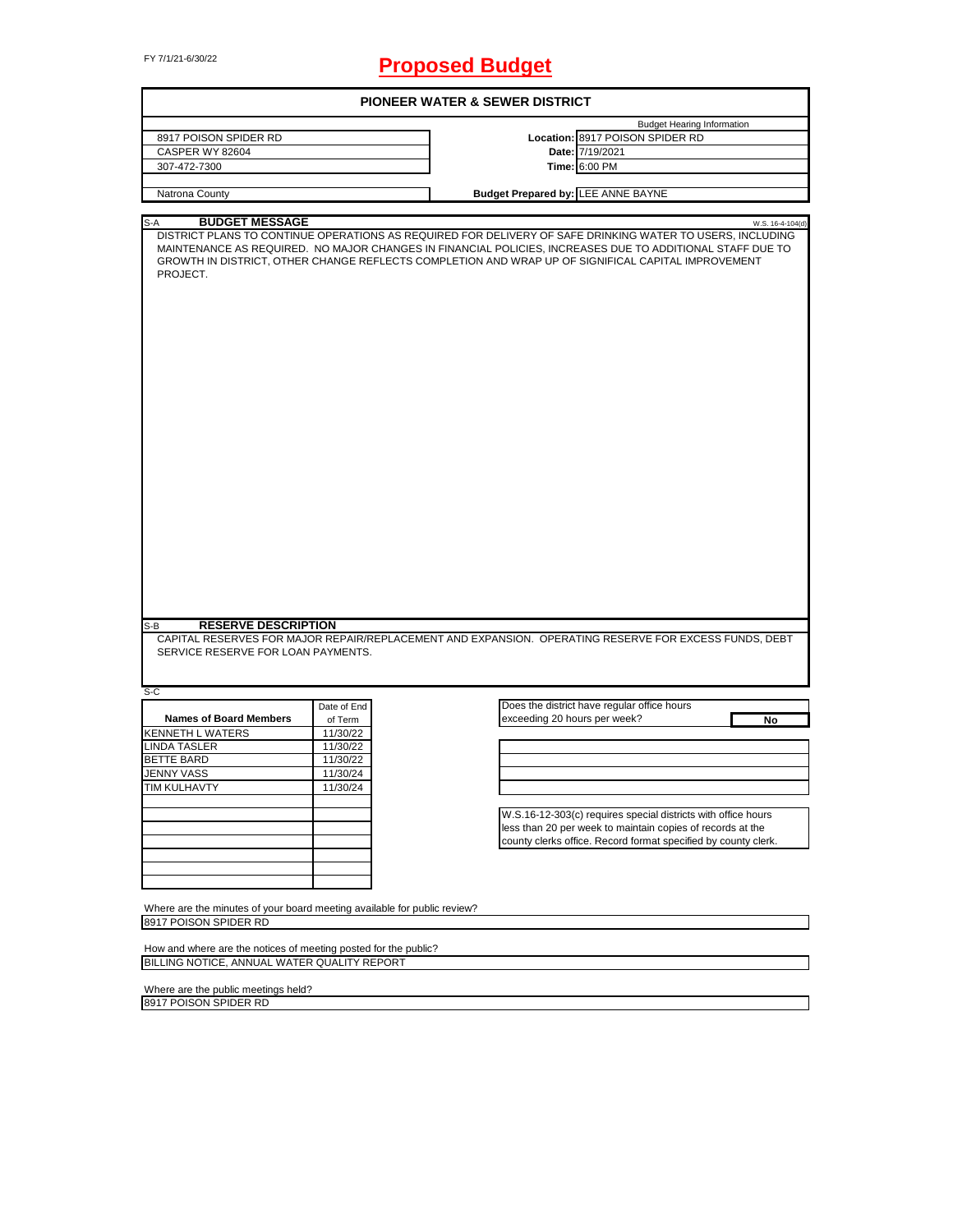### **PROPOSED BUDGET SUMMARY**

|       | <b>OVERVIEW</b>                                             | 2019-2020<br>Actual | 2020-2021<br>Estimated | 2021-2022<br>Proposed | Pending<br>Approval |
|-------|-------------------------------------------------------------|---------------------|------------------------|-----------------------|---------------------|
| $S-1$ | <b>Total Budgeted Expenditures</b>                          | \$794,958           | \$2,362,773            | \$524,670             |                     |
| $S-2$ | <b>Total Principal to Pay on Debt</b>                       | \$0                 | \$0                    |                       |                     |
| $S-3$ | <b>Total Change to Restricted Funds</b>                     | \$7                 | $-$ \$508,296          | \$35,140              |                     |
|       |                                                             |                     |                        |                       |                     |
| $S-4$ | <b>Total General Fund and Forecasted Revenues Available</b> | \$3,911,309         | \$1,796,335            | \$846,863             |                     |
|       |                                                             |                     |                        |                       |                     |
| $S-5$ | Amount requested from County Commissioners                  | \$48,767            | \$91,556               | \$80,000              |                     |
|       |                                                             |                     |                        |                       |                     |
| $S-6$ | <b>Additional Funding Needed:</b>                           |                     |                        |                       |                     |

| <b>REVENUE SUMMARY</b> |                                              | 2019-2020   | 2020-2021   | 2021-2022                      | Pending                                                                                                                                                                                                                          |
|------------------------|----------------------------------------------|-------------|-------------|--------------------------------|----------------------------------------------------------------------------------------------------------------------------------------------------------------------------------------------------------------------------------|
|                        |                                              | Actual      | Estimated   | Proposed                       | Approval                                                                                                                                                                                                                         |
|                        |                                              |             |             |                                |                                                                                                                                                                                                                                  |
| $S-7$                  | <b>Operating Revenues</b>                    | \$3,116,741 | \$339,088   | \$349,350                      | <u> Hillian Salah Ba</u>                                                                                                                                                                                                         |
| $S-8$                  | Tax levy (From the County Treasurer)         | \$48,767    | \$91,556    | \$80,000                       | <u>na kat</u>                                                                                                                                                                                                                    |
| $S-9$                  | <b>Government Support</b>                    | \$167,069   | \$372,983   | \$0                            | 1999                                                                                                                                                                                                                             |
| $S-10$                 | Grants                                       | \$241.643   | \$664.267   | \$158,217                      | <u> Maria Maria III (</u>                                                                                                                                                                                                        |
| $S-11$                 | Other County Support (Not from Co. Treas.)   | \$0         | \$0         | \$0                            | en de la familie de la familie de la familie de la familie de la familie de la familie de la familie de la fa<br>De la familie de la familie de la familie de la familie de la familie de la familie de la familie de la famili  |
| $S-12$                 | <b>Miscellaneous</b>                         | \$12,833    | \$4,185     | \$3,000                        | <u> Maria Sant</u>                                                                                                                                                                                                               |
| $S-13$                 | <b>Other Forecasted Revenue</b>              | \$0         | \$0         | \$0                            | an dhe                                                                                                                                                                                                                           |
|                        |                                              |             |             |                                |                                                                                                                                                                                                                                  |
| $S-14$                 | <b>Total Revenue</b>                         | \$3,587,053 | \$1,472,079 | \$590,567                      | <u> Karlingan Sa</u>                                                                                                                                                                                                             |
|                        | FY 7/1/21-6/30/22                            |             |             | PIONEER WATER & SEWER DISTRICT |                                                                                                                                                                                                                                  |
|                        | <b>EXPENDITURE SUMMARY</b>                   | 2019-2020   | 2020-2021   | 2021-2022                      | Pending                                                                                                                                                                                                                          |
|                        |                                              | Actual      | Estimated   | Proposed                       | Approval                                                                                                                                                                                                                         |
|                        |                                              |             |             |                                |                                                                                                                                                                                                                                  |
| $S-15$                 | <b>Capital Outlay</b>                        | \$560,392   | \$1,407,547 | \$110,000                      | <u> Maria Ser</u>                                                                                                                                                                                                                |
| $S-16$                 | <b>Interest and Fees On Debt</b>             | \$0         | \$0         | \$0                            | ni dhe                                                                                                                                                                                                                           |
| $S-17$                 | <b>Administration</b>                        | \$63,559    | \$75,913    | \$88,250                       | <u> Sida Ma</u>                                                                                                                                                                                                                  |
| $S-18$                 | <b>Operations</b>                            | \$162,531   | \$358,679   | \$313,700                      | <u>till framskt sta</u>                                                                                                                                                                                                          |
| $S-19$                 | <b>Indirect Costs</b>                        | \$8,476     | \$12,338    | \$12,720                       | <u> Karlin Ma</u>                                                                                                                                                                                                                |
| <b>S-20R</b>           | <b>Expenditures paid by Reserves</b>         | \$0         | \$508,296   | \$0                            | 76                                                                                                                                                                                                                               |
| $S-20$                 | <b>Total Expenditures</b>                    | \$794,958   | \$2,362,773 | \$524,670                      | <u>Till Henri Hans II</u>                                                                                                                                                                                                        |
|                        |                                              |             |             |                                |                                                                                                                                                                                                                                  |
|                        | <b>DEBT SUMMARY</b>                          | 2019-2020   | 2020-2021   | 2021-2022                      | Pending                                                                                                                                                                                                                          |
|                        |                                              | Actual      | Estimated   | Proposed                       | Approval                                                                                                                                                                                                                         |
|                        |                                              |             |             |                                |                                                                                                                                                                                                                                  |
| $S-21$                 | <b>Principal Paid on Debt</b>                | \$0         | \$0         | \$0                            | <u>Miller</u>                                                                                                                                                                                                                    |
|                        |                                              |             |             |                                |                                                                                                                                                                                                                                  |
|                        | <b>CASH AND INVESTMENTS</b>                  | 2019-2020   | 2020-2021   | 2021-2022                      | Pending                                                                                                                                                                                                                          |
|                        |                                              | Actual      | Estimated   | Proposed                       | Approval                                                                                                                                                                                                                         |
|                        |                                              |             |             |                                |                                                                                                                                                                                                                                  |
| $S-22$                 | <b>TOTAL GENERAL FUNDS</b>                   | \$324,256   | \$324,256   | \$256,296                      | <u> Hillian San B</u>                                                                                                                                                                                                            |
|                        |                                              |             |             |                                |                                                                                                                                                                                                                                  |
|                        | <b>Summary of Reserve Funds</b>              |             |             |                                |                                                                                                                                                                                                                                  |
| $S-23$                 | <b>Beginning Balance in Reserve Accounts</b> |             |             |                                |                                                                                                                                                                                                                                  |
| $S-24$                 | a. Sinking and Debt Service Funds            | \$10,562    | \$10,569    | \$10.569                       | <u> Hillian Sa</u>                                                                                                                                                                                                               |
| $S-25$                 | b. Reserves                                  | \$725,431   | \$725,431   | \$217,135                      | <u> Hillingar sama</u>                                                                                                                                                                                                           |
| $S-26$                 | c. Bond Funds                                | \$0         | \$0         | \$0                            | en de la familie de la familie de la familie de la familie de la familie de la familie de la familie de la fa<br>La familie de la familie de la familie de la familie de la familie de la familie de la familie de la familie d  |
|                        | Total Reserves (a+b+c)                       | \$735.992   | \$735.999   | \$227.703                      |                                                                                                                                                                                                                                  |
| $S-27$                 | Amount to be added                           |             |             |                                |                                                                                                                                                                                                                                  |
| $S-28$                 | a. Sinking and Debt Service Funds            | \$7         | \$0         | \$35,140                       | a katika katika katika katika katika katika katika katika katika katika katika katika katika katika katika kat<br>Katika katika katika katika katika katika katika katika katika katika katika katika katika katika katika katik |
| $S-29$                 | b. Reserves                                  | \$0         | \$0         | \$0                            | en de la familie de la familie de la familie de la familie de la familie de la familie de la familie de la fam<br>Constituit de la familie de la familie de la familie de la familie de la familie de la familie de la familie d |
| $S-30$                 | c. Bond Funds                                | \$0         | \$0         | \$0                            | enna<br>Mikro                                                                                                                                                                                                                    |
|                        | Total to be added (a+b+c)                    | \$7         | \$0         | \$35,140                       | <u> Mariji (</u>                                                                                                                                                                                                                 |
|                        |                                              |             |             |                                |                                                                                                                                                                                                                                  |
| $S-31$                 | Subtotal                                     | \$735,999   | \$735,999   | \$262,843                      | <u>Mille Charles Constant</u>                                                                                                                                                                                                    |
| $S-32$                 | Less Total to be spent                       | \$0         | \$508,296   | \$0                            | <u>ti k</u>                                                                                                                                                                                                                      |
| $S-33$                 | TOTAL RESERVES AT END OF FISCAL YEAR         | \$735,999   | \$227,703   | \$262,843                      | <u>elliku likuwa</u>                                                                                                                                                                                                             |

*End of Summary*

*Budget Officer / District Official (if not same as "Submitted by")*

CASPER WY 82604 **DISTRICT ADDRESS:** 8917 POISON SPIDER RD **PREPARED BY:** LEE ANNE BAYNE

Date adopted by Special District

**DISTRICT PHONE:** 307-472-7300

 $\overline{a}$ 

1/23/19 *Form approved by Wyoming Department of Audit, Public Funds Division Prepared in compliance with the Uniform Municipal Fiscal Procedures Act (W.S. 16-4-101 through 124) as it applies.*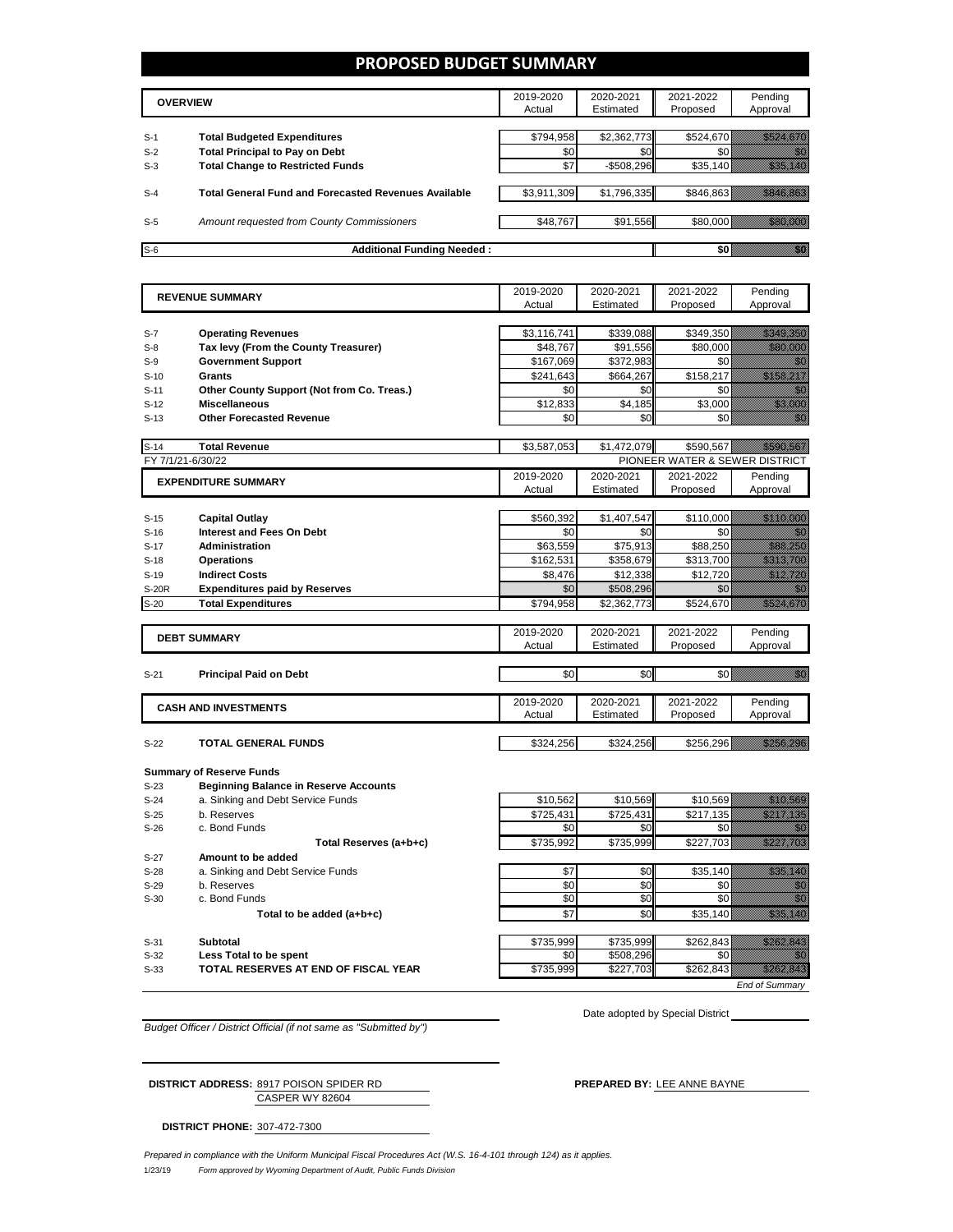|                  | PIONEER WATER & SEWER DISTRICT                                                         |                                 |                     |                        | <b>FYE</b>            | 6/30/2022                                                                                                                                                                                                                            |
|------------------|----------------------------------------------------------------------------------------|---------------------------------|---------------------|------------------------|-----------------------|--------------------------------------------------------------------------------------------------------------------------------------------------------------------------------------------------------------------------------------|
|                  | <b>NAME OF DISTRICT/BOARD</b>                                                          |                                 |                     |                        |                       |                                                                                                                                                                                                                                      |
|                  | PROPERTY TAXES AND ASSESSMENTS                                                         |                                 |                     |                        |                       |                                                                                                                                                                                                                                      |
|                  |                                                                                        |                                 |                     |                        |                       |                                                                                                                                                                                                                                      |
|                  |                                                                                        | <b>DOA Chart</b><br>of Accounts | 2019-2020<br>Actual | 2020-2021<br>Estimated | 2021-2022<br>Proposed | Pending<br>Approval                                                                                                                                                                                                                  |
| $R-1$<br>$R-1.1$ | <b>Property Taxes and Assessments Received</b><br>Tax Levy (From the County Treasurer) | 4001                            | \$48,767            | \$91,556               | \$80,000              | <b>Range Communication</b>                                                                                                                                                                                                           |
| $R-1.2$          | Other County Support (see note on the right)                                           | 4005                            |                     |                        |                       |                                                                                                                                                                                                                                      |
|                  |                                                                                        |                                 |                     |                        |                       |                                                                                                                                                                                                                                      |
|                  | <b>FORECASTED REVENUE</b>                                                              |                                 |                     |                        |                       |                                                                                                                                                                                                                                      |
|                  |                                                                                        |                                 |                     |                        |                       |                                                                                                                                                                                                                                      |
|                  |                                                                                        | <b>DOA Chart</b>                | 2019-2020<br>Actual | 2020-2021<br>Estimated | 2021-2022<br>Proposed | Pending<br>Approval                                                                                                                                                                                                                  |
|                  |                                                                                        | of Accounts                     |                     |                        |                       |                                                                                                                                                                                                                                      |
| $R-2$            | <b>Revenues from Other Governments</b>                                                 |                                 |                     |                        |                       |                                                                                                                                                                                                                                      |
| $R - 2.1$        | <b>State Aid</b><br>R-2.2 Additional County Aid (non-treasurer)                        | 4211<br>4237                    |                     |                        |                       |                                                                                                                                                                                                                                      |
| $R - 2.3$        | City (or Town) Aid                                                                     | 4237                            |                     |                        |                       |                                                                                                                                                                                                                                      |
| R-2.4            | Other (Specify)                                                                        | 4237                            | \$167,069           | \$372,983              | \$0                   |                                                                                                                                                                                                                                      |
| $R - 2.5$        | <b>Total Government Support</b>                                                        |                                 | \$167,069           | \$372,983              | \$0                   | en de la familie de la familie de la familie de la familie de la familie de la familie de la familie de la fam<br>Constituit de la familie de la familie de la familie de la familie de la familie de la familie de la familie d     |
| $R-3$            | <b>Operating Revenues</b>                                                              |                                 |                     |                        |                       |                                                                                                                                                                                                                                      |
| $R - 3.1$        | <b>Customer Charges</b>                                                                | 4300                            | \$3,104,710         | \$329,515              | \$330,000             | <u> Harry Corporation (</u>                                                                                                                                                                                                          |
| $R - 3.2$        | Sales of Goods or Services                                                             | 4300                            | \$12,031            | \$9,573                | \$19,350              | <u> Maria Barat da Barat da Barat da Barat da Barat da Barat da Barat da Barat da Barat da Barat da Barat da Bar</u>                                                                                                                 |
| R-3.3            | <b>Other Assessments</b>                                                               | 4503                            |                     |                        |                       |                                                                                                                                                                                                                                      |
| $R - 3.4$        | <b>Total Operating Revenues</b>                                                        |                                 | \$3,116,741         | \$339,088              | \$349,350             | <u> Elizabeth Charles Charles Charles Charles Charles Charles Charles Charles Charles Charles Charles Charles Ch</u>                                                                                                                 |
| $R-4$            | Grants                                                                                 |                                 |                     |                        |                       |                                                                                                                                                                                                                                      |
| $R - 4.1$        | <b>Direct Federal Grants</b><br>R-4.2 Federal Grants thru State Agencies               | 4201<br>4201                    |                     |                        | \$158,217             | <u> Maria Maria III.</u>                                                                                                                                                                                                             |
|                  | R-4.3 Grants from State Agencies                                                       | 4211                            | \$241,643           | \$664,267              | \$0                   |                                                                                                                                                                                                                                      |
| $R - 4.4$        | <b>Total Grants</b>                                                                    |                                 | \$241,643           | \$664,267              | \$158,217             | <u> Karl Charles Shekara ta 1999 (Barata Shekara ta 1999) da ga sar</u>                                                                                                                                                              |
| $R-5$            | <b>Miscellaneous Revenue</b>                                                           |                                 |                     |                        |                       |                                                                                                                                                                                                                                      |
| $R - 5.1$        | Interest                                                                               | 4501                            | \$12,833            | \$4,185                | \$3,000               | <u>tionary and the community of the community of the community of the community of the community of the community of the community of the community of the community of the community of the community of the community of the c</u> |
| $R-5.2$          | Other: Specify                                                                         | 4500                            |                     |                        |                       |                                                                                                                                                                                                                                      |
| $R-5.3$          | Other: Additional                                                                      |                                 |                     |                        |                       |                                                                                                                                                                                                                                      |
| $R-5.4$          | <b>Total Miscellaneous</b>                                                             |                                 | \$12,833            | \$4,185                | \$3,000               | e alla segunda<br>Alla segunda                                                                                                                                                                                                       |
| $R-5.5$          | <b>Total Forecasted Revenue</b>                                                        |                                 | \$3,538,286         | \$1,380,523            | \$510,567             | <u> Kabupatèn Ba</u>                                                                                                                                                                                                                 |
| $R-6$            | <b>Other Forecasted Revenue</b>                                                        |                                 |                     |                        |                       |                                                                                                                                                                                                                                      |
| $R-6.1$          | a. Other past due as estimated by Co. Treas.                                           | 4004                            |                     |                        |                       |                                                                                                                                                                                                                                      |
| $R-6.2$          | b. Other forecasted revenue (specify):                                                 |                                 |                     |                        |                       |                                                                                                                                                                                                                                      |
| $R-6.3$          |                                                                                        | 4500                            |                     |                        |                       |                                                                                                                                                                                                                                      |
| $R-6.4$          |                                                                                        | 4500                            |                     |                        |                       |                                                                                                                                                                                                                                      |
| $R-6.5$          |                                                                                        |                                 |                     |                        |                       |                                                                                                                                                                                                                                      |
| $R-6.6$          | Total Other Forecasted Revenue (a+b)                                                   |                                 | \$0                 | \$0                    | \$0                   | en de la familie de la familie de la familie de la familie de la familie de la familie de la familie de la fam<br>Constitution de la familie de la familie de la familie de la familie de la familie de la familie de la familie     |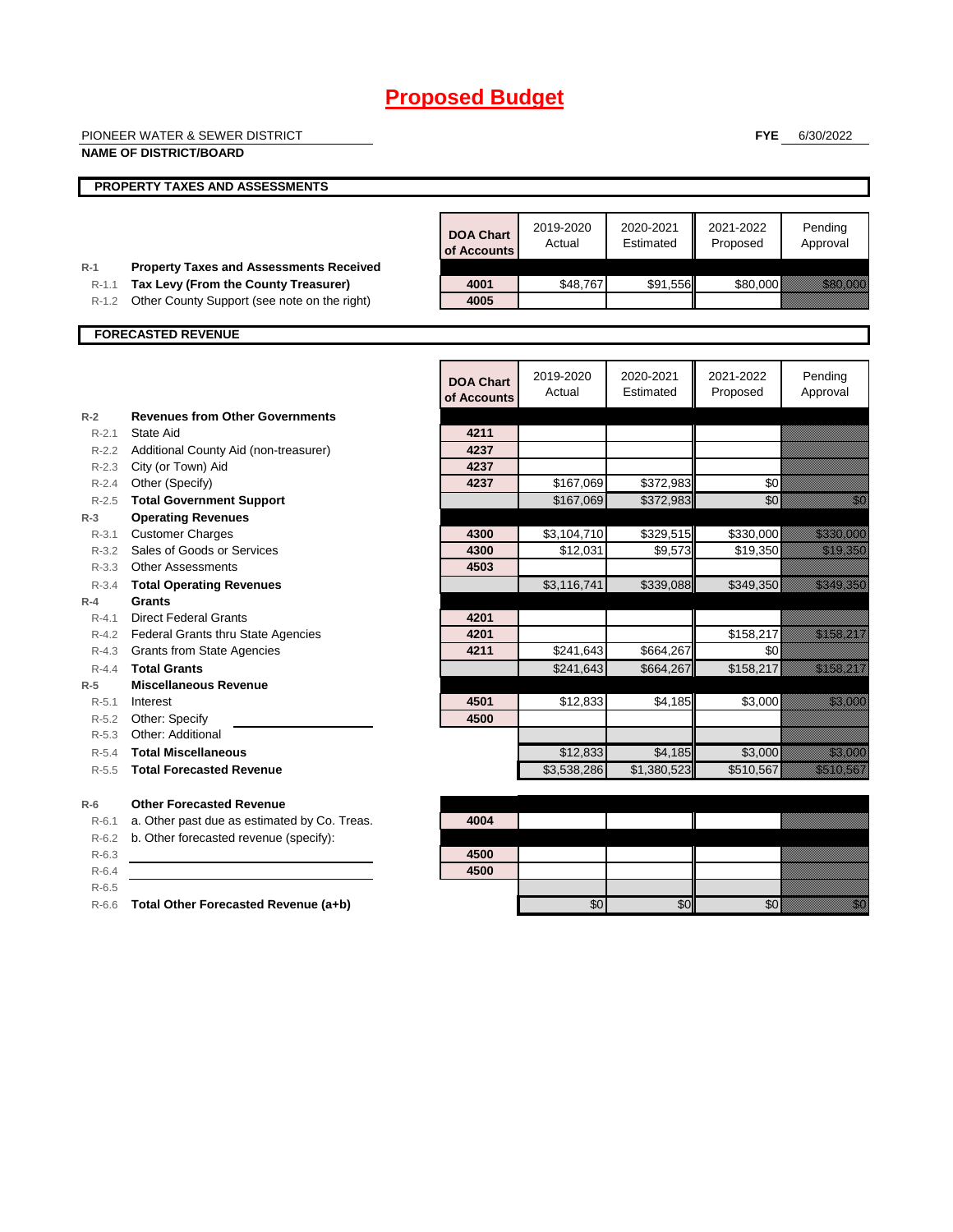### **CAPITAL OUTLAY BUDGET**

| $E-1$     | <b>Capital Outlay</b>       |      |           |
|-----------|-----------------------------|------|-----------|
| $E - 1.1$ | <b>Real Property</b>        | 6201 |           |
| $E - 1.2$ | Vehicles                    | 6210 |           |
| $E - 1.3$ | Office Equipment            | 6211 | \$9,150   |
| $E - 1.4$ | Other (Specify)             |      |           |
| $E - 1.5$ | <b>WATER DISTRIBUTION</b>   | 6200 | \$525,790 |
| $E-1.6$   |                             | 6200 | \$25.452  |
| $E-1.7$   |                             |      |           |
| $E-1.8$   | <b>TOTAL CAPITAL OUTLAY</b> |      | \$560,392 |
|           |                             |      |           |

|           |                             | <b>DOA Chart</b><br>of Accounts | 2019-2020<br>Actual | 2020-2021<br>Estimated | 2021-2022<br>Proposed | Pending<br>Approval     |
|-----------|-----------------------------|---------------------------------|---------------------|------------------------|-----------------------|-------------------------|
|           | <b>Capital Outlay</b>       |                                 |                     |                        |                       |                         |
| $E - 1.1$ | <b>Real Property</b>        | 6201                            |                     |                        |                       |                         |
| $E-1.2$   | Vehicles                    | 6210                            |                     |                        |                       |                         |
| $E - 1.3$ | Office Equipment            | 6211                            | \$9,150             |                        |                       |                         |
| $E - 1.4$ | Other (Specify)             |                                 |                     |                        |                       |                         |
| $E-1.5$   | <b>WATER DISTRIBUTION</b>   | 6200                            | \$525,790           | \$1,407,547            | \$100,000             | <u> Elizabeth Carl</u>  |
| $E-1.6$   |                             | 6200                            | \$25,452            |                        | \$10,000              |                         |
| $E - 1.7$ |                             |                                 |                     |                        |                       |                         |
| $E-1.8$   | <b>TOTAL CAPITAL OUTLAY</b> |                                 | \$560,392           | \$1,407,547            | \$110,000             | <u> Harry College (</u> |

#### **ADMINISTRATION BUDGET**

|           |                                      | <b>DOA Chart</b><br>of Accounts | 2019-2020<br>Actual | 2020-2021<br>Estimated | 2021-2022<br>Proposed | Pending<br>Approval                                                                                                                                                                                                                    |
|-----------|--------------------------------------|---------------------------------|---------------------|------------------------|-----------------------|----------------------------------------------------------------------------------------------------------------------------------------------------------------------------------------------------------------------------------------|
| $E-2$     | <b>Personnel Services</b>            |                                 |                     |                        |                       |                                                                                                                                                                                                                                        |
| $E - 2.1$ | Administrator                        | 7002                            | \$34,755            | \$39,510               | \$38,000              | <u> Harristo Sant</u>                                                                                                                                                                                                                  |
| $E - 2.2$ | Secretary                            | 7003                            |                     |                        |                       |                                                                                                                                                                                                                                        |
| $E - 2.3$ | Clerical                             | 7004                            |                     |                        |                       |                                                                                                                                                                                                                                        |
| $E - 2.4$ | Other (Specify)                      |                                 |                     |                        |                       |                                                                                                                                                                                                                                        |
| $E - 2.5$ |                                      | 7005                            |                     |                        |                       |                                                                                                                                                                                                                                        |
| $E-2.6$   |                                      | 7005                            |                     |                        |                       |                                                                                                                                                                                                                                        |
| $E - 2.7$ |                                      |                                 |                     |                        |                       |                                                                                                                                                                                                                                        |
| $E-3$     | <b>Board Expenses</b>                |                                 |                     |                        |                       |                                                                                                                                                                                                                                        |
| $E - 3.1$ | Travel                               | 7011                            |                     |                        |                       |                                                                                                                                                                                                                                        |
| $E - 3.2$ | Mileage                              | 7012                            |                     |                        |                       |                                                                                                                                                                                                                                        |
| $E - 3.3$ | Other (Specify)                      |                                 |                     |                        |                       |                                                                                                                                                                                                                                        |
| $E - 3.4$ | <b>MEETINGS</b>                      | 7013                            | \$988               | \$1,465                | \$3,500               | <u> Hillian Sta</u>                                                                                                                                                                                                                    |
| $E - 3.5$ |                                      | 7013                            |                     |                        |                       |                                                                                                                                                                                                                                        |
| $E - 3.6$ |                                      |                                 |                     |                        |                       |                                                                                                                                                                                                                                        |
| $E-4$     | <b>Contractual Services</b>          |                                 |                     |                        |                       |                                                                                                                                                                                                                                        |
| $E - 4.1$ | Legal                                | 7021                            | \$4,067             | \$58                   | \$4,000               | <u>ta kulturalari komunistasi komunistasi komunistasi komunistasi komunistasi komunistasi komunistasi komunistasi</u>                                                                                                                  |
| $E-4.2$   | Accounting/Auditing                  | 7022                            | \$3,400             | \$9,500                | \$13,500              | <u>i karatanan di kacamatan di sebagai di kacamatan di kacamatan di kacamatan di kacamatan di kacamatan di kacam</u>                                                                                                                   |
| $E - 4.3$ | Other (Specify)                      |                                 |                     |                        |                       |                                                                                                                                                                                                                                        |
| $E-4.4$   |                                      | 7023                            |                     |                        |                       |                                                                                                                                                                                                                                        |
| $E-4.5$   |                                      | 7023                            |                     |                        |                       |                                                                                                                                                                                                                                        |
| $E-4.6$   |                                      |                                 |                     |                        |                       |                                                                                                                                                                                                                                        |
| $E-5$     | <b>Other Administrative Expenses</b> |                                 |                     |                        |                       |                                                                                                                                                                                                                                        |
| $E - 5.1$ | <b>Office Supplies</b>               | 7031                            | \$3,654             | \$5,902                | \$6,000               | <u>tik komunistiske komunistiske komunistiske komunistiske komunistiske komunistiske komunistiske komunistiske k</u><br>Naskiĝiske komunistiske komunistiske komunistiske komunistiske komunistiske komunistiske komunistiske komunist |
| $E - 5.2$ | Office equipment, rent & repair      | 7032                            | \$2,074             | \$156                  | \$2,000               | <u> Millian Sa</u>                                                                                                                                                                                                                     |
| $E - 5.3$ | Education                            | 7033                            |                     | \$883                  | \$1,400               | <u>ting and</u>                                                                                                                                                                                                                        |
| $E - 5.4$ | Registrations                        | 7034                            |                     |                        |                       |                                                                                                                                                                                                                                        |
| $E-5.5$   | Other (Specify)                      |                                 |                     |                        |                       |                                                                                                                                                                                                                                        |
| $E-5.6$   | <b>GENERAL ADMIN COSTS</b>           | 7035                            | \$8,125             | \$9,879                | \$10,850              | a katika katika katika katika alikuwa na katika alikuwa na katika alikuwa na katika alikuwa na katika alikuwa<br>Marejeo                                                                                                               |
| $E - 5.7$ | <b>SOFTWARE</b>                      | 7035                            | \$6,496             | \$8,560                | \$9,000               | <u>ti kanalizi ya kushi ya kushi ya kushi ya kushi ya kushi ya kushi ya kushi ya kushi ya kushi ya kushi ya kush</u>                                                                                                                   |
| $E - 5.8$ |                                      |                                 |                     |                        |                       |                                                                                                                                                                                                                                        |
| $E-6$     | <b>TOTAL ADMINISTRATION</b>          |                                 | \$63,559            | \$75,913               | \$88,250              | a a chuid ann an chuid an chuid an chuid an chuid an chuid an chuid an chuid an chuid an chuid an chuid an chu                                                                                                                         |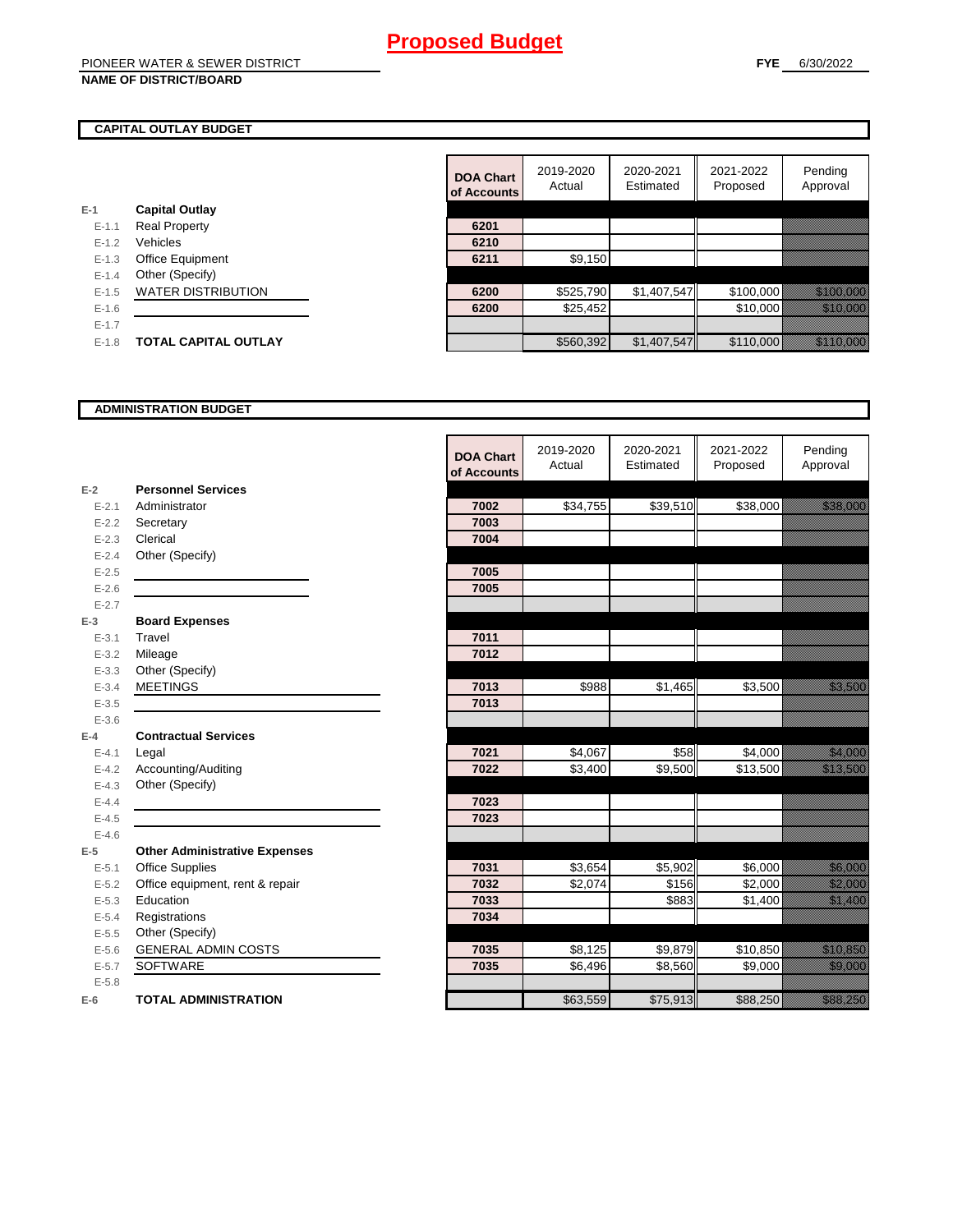#### **OPERATIONS BUDGET**

**E-7**

**E-8 Travel**

**E-9**

**E-10**

**E-11 Contractual Arrangements (List)** 

**E-12 Other operations (Specify)** 

|                      |                                                                                                                      | <b>DOA Chart</b><br>of Accounts | 2019-2020<br>Actual | 2020-2021<br>Estimated | 2021-2022<br>Proposed | Pending<br>Approval            |
|----------------------|----------------------------------------------------------------------------------------------------------------------|---------------------------------|---------------------|------------------------|-----------------------|--------------------------------|
| $E-7$                | <b>Personnel Services</b>                                                                                            |                                 |                     |                        |                       |                                |
| $E - 7.1$            | Wages--Operations                                                                                                    | 7202                            | \$33,802            | \$78,735               | \$83,700              | <u>tionalisti ku</u>           |
| $E - 7.2$            | <b>Service Contracts</b>                                                                                             | 7203                            |                     |                        |                       |                                |
| $E - 7.3$            | Other (Specify)                                                                                                      |                                 |                     |                        |                       |                                |
| $E - 7.4$            |                                                                                                                      | 7204                            |                     |                        |                       |                                |
| $E - 7.5$            |                                                                                                                      | 7204                            |                     |                        |                       |                                |
| $E - 7.6$            |                                                                                                                      |                                 |                     |                        |                       |                                |
| $E-8$                | <b>Travel</b>                                                                                                        |                                 |                     |                        |                       |                                |
| $E - 8.1$            | Mileage                                                                                                              | 7211                            | \$251               | \$348                  | \$400                 | <u>tik k</u>                   |
| $E - 8.2$            | Other (Specify)                                                                                                      |                                 |                     |                        |                       |                                |
| $E - 8.3$            | <b>VEHICLE EXP</b>                                                                                                   | 7212                            | \$4,030             | \$13,286               | \$10,500              | <u> Karl Sara</u>              |
| $E - 8.4$            |                                                                                                                      | 7212                            |                     |                        |                       |                                |
| $E - 8.5$            |                                                                                                                      |                                 |                     |                        |                       |                                |
| $E-9$                | <b>Operating supplies (List)</b>                                                                                     |                                 |                     |                        |                       |                                |
| $E - 9.1$            | <b>PARTS</b>                                                                                                         | 7220                            | \$11,740            | \$71,623               | \$50,000              | <u> Karl Barat Sara</u>        |
| $E - 9.2$            | <b>SUPPLIES</b>                                                                                                      | 7220                            | \$931<br>\$0        | \$4,005                | \$5,000               | <u>ti ka</u>                   |
| $E - 9.3$            | <b>TOOLS</b>                                                                                                         | 7220                            |                     | \$3,067                | \$2,500               | <u>till fram en sta</u>        |
| $E - 9.4$<br>$E-9.5$ |                                                                                                                      | 7220                            |                     |                        |                       |                                |
| $E-10$               | <b>Program Services (List)</b>                                                                                       |                                 |                     |                        |                       |                                |
| $E-10.1$             | <b>WATER</b>                                                                                                         | 7230                            | \$97,182            | \$145,275              | \$120,000             | <u> Kalèndher Ka</u>           |
| $E-10.2$             | <b>LAB FEES</b>                                                                                                      | 7230                            | \$1,064             | \$669                  | \$1,000               | <u>tik komunistist om de s</u> |
| $E-10.3$             | <b>CONTRACTORS</b>                                                                                                   | 7230                            | \$13,221            | \$41,305               | \$40,000              | <u> Mariji (</u>               |
| $E-10.4$             | POWER                                                                                                                | 7230                            | \$310               | \$366                  | \$600                 | <u>tik k</u>                   |
| $E-10.5$             |                                                                                                                      |                                 |                     |                        |                       |                                |
| $E-11$               | <b>Contractual Arrangements (List)</b>                                                                               |                                 |                     |                        |                       |                                |
| $E-11.1$             |                                                                                                                      | 7400                            |                     |                        |                       |                                |
| $E-11.2$             | <u> 1980 - Johann Barn, amerikan besteman besteman besteman besteman besteman besteman besteman besteman bestema</u> | 7400                            |                     |                        |                       |                                |
| $E-11.3$             |                                                                                                                      | 7400                            |                     |                        |                       |                                |
| $E-11.4$             |                                                                                                                      | 7400                            |                     |                        |                       |                                |
| $E-11.5$             |                                                                                                                      |                                 |                     |                        |                       |                                |
| $E-12$               | <b>Other operations (Specify)</b>                                                                                    |                                 |                     |                        |                       |                                |
| $E-12.1$             |                                                                                                                      | 7450                            |                     |                        |                       |                                |
| $E-12.2$             |                                                                                                                      | 7450                            |                     |                        |                       |                                |
| $E-12.3$             |                                                                                                                      | 7450                            |                     |                        |                       |                                |
| $E-12.4$             |                                                                                                                      | 7450                            |                     |                        |                       |                                |
| $E-12.5$             |                                                                                                                      |                                 |                     |                        |                       |                                |
| E-13                 | <b>TOTAL OPERATIONS</b>                                                                                              |                                 | \$162,531           | \$358,679              | \$313,700             | <u>ta kalendari k</u>          |
|                      |                                                                                                                      |                                 |                     |                        |                       |                                |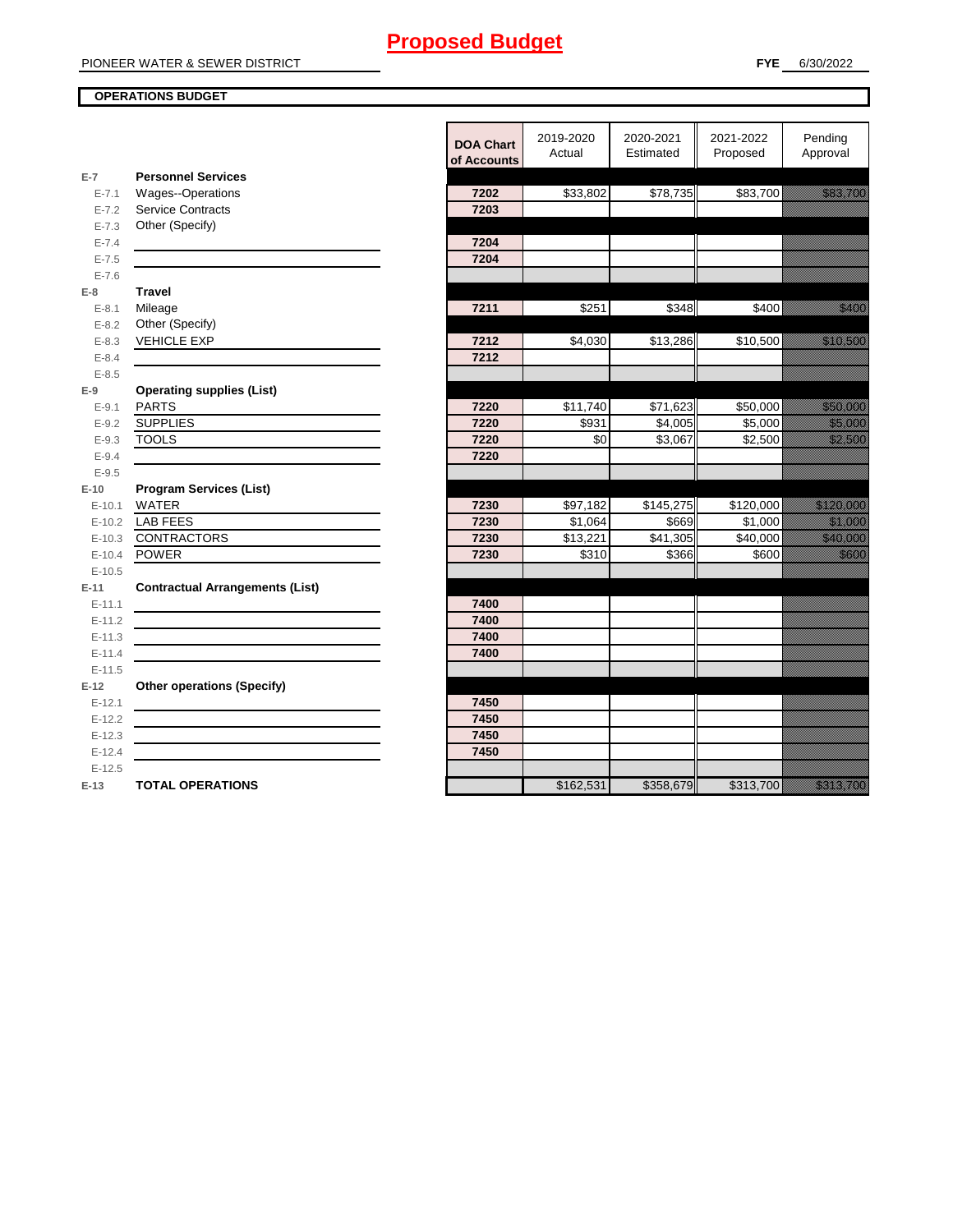## **INDIRECT COSTS BUDGET**

|          |                              | <b>DOA Chart</b><br>of Accounts | 2019-2020<br>Actual | 2020-2021<br>Estimated | 2021-2022<br>Proposed | Pending<br>Approval                                                                                                                                                                                                             |
|----------|------------------------------|---------------------------------|---------------------|------------------------|-----------------------|---------------------------------------------------------------------------------------------------------------------------------------------------------------------------------------------------------------------------------|
| $E-14$   | Insurance                    |                                 |                     |                        |                       |                                                                                                                                                                                                                                 |
| $E-14.1$ | Liability                    | 7502                            |                     |                        |                       |                                                                                                                                                                                                                                 |
| $E-14.2$ | Buildings and vehicles       | 7503                            |                     |                        |                       |                                                                                                                                                                                                                                 |
| $E-14.3$ | Equipment                    | 7504                            |                     |                        |                       |                                                                                                                                                                                                                                 |
| $E-14.4$ | Other (Specify)              |                                 |                     |                        |                       |                                                                                                                                                                                                                                 |
| $E-14.5$ | <b>INSURANCE</b>             | 7505                            | \$2,601             | \$1,344                | \$2,000               | <u> Kabupatèn Ba</u>                                                                                                                                                                                                            |
| $E-14.6$ |                              | 7505                            |                     |                        |                       |                                                                                                                                                                                                                                 |
| $E-14.7$ |                              |                                 |                     |                        |                       |                                                                                                                                                                                                                                 |
| $E-15$   | Indirect payroll costs:      |                                 |                     |                        |                       |                                                                                                                                                                                                                                 |
| $E-15.1$ | FICA (Social Security) taxes | 7511                            | \$5,245             | \$9,895                | \$9,500               | <u>tion and the second the second the second term</u>                                                                                                                                                                           |
| $E-15.2$ | <b>Workers Compensation</b>  | 7512                            | \$598               | \$1,041                | \$1,100               | <u> Karlin Saraja</u>                                                                                                                                                                                                           |
| $E-15.3$ | <b>Unemployment Taxes</b>    | 7513                            |                     |                        |                       |                                                                                                                                                                                                                                 |
| $E-15.4$ | Retirement                   | 7514                            |                     |                        |                       |                                                                                                                                                                                                                                 |
| $E-15.5$ | <b>Health Insurance</b>      | 7515                            |                     |                        |                       |                                                                                                                                                                                                                                 |
| $E-15.6$ | Other (Specify)              |                                 |                     |                        |                       |                                                                                                                                                                                                                                 |
| $E-15.7$ | <b>DIRECT DEP FEES</b>       | 7516                            | \$32                | \$58                   | \$120                 | <u> Karlin Sa</u>                                                                                                                                                                                                               |
| $E-15.8$ |                              | 7516                            |                     |                        |                       |                                                                                                                                                                                                                                 |
| $E-15.9$ |                              |                                 |                     |                        |                       |                                                                                                                                                                                                                                 |
|          |                              |                                 |                     |                        |                       |                                                                                                                                                                                                                                 |
| $E-17$   | <b>TOTAL INDIRECT COSTS</b>  |                                 | \$8,476             | \$12,338               | \$12,720              | a katika kutoka kutoka kutoka kutoka kutoka kutoka kutoka kutoka kutoka kutoka kutoka kutoka kutoka kutoka ku<br>Katika kutoka kutoka kutoka kutoka kutoka kutoka kutoka kutoka kutoka kutoka kutoka kutoka kutoka kutoka kutok |
|          |                              |                                 |                     |                        |                       |                                                                                                                                                                                                                                 |

## **DEBT SERVICE BUDGET**

| <b>DOA Chart</b><br>of Accounts | 2019-2020<br>Actual | 2020-2021<br>Estimated | 2021-2022<br>Proposed | Pending<br>Approval |
|---------------------------------|---------------------|------------------------|-----------------------|---------------------|
|                                 |                     |                        |                       |                     |
| 6401                            |                     |                        |                       |                     |
| 6410                            |                     |                        |                       |                     |
| 6420                            |                     |                        |                       |                     |
|                                 |                     |                        |                       |                     |

**D-1 Debt Service** D-1.1 Principal

D-1.2 **Interest** 

D-1.3 **Fees** 

**D-2 TOTAL DEBT SERVICE**